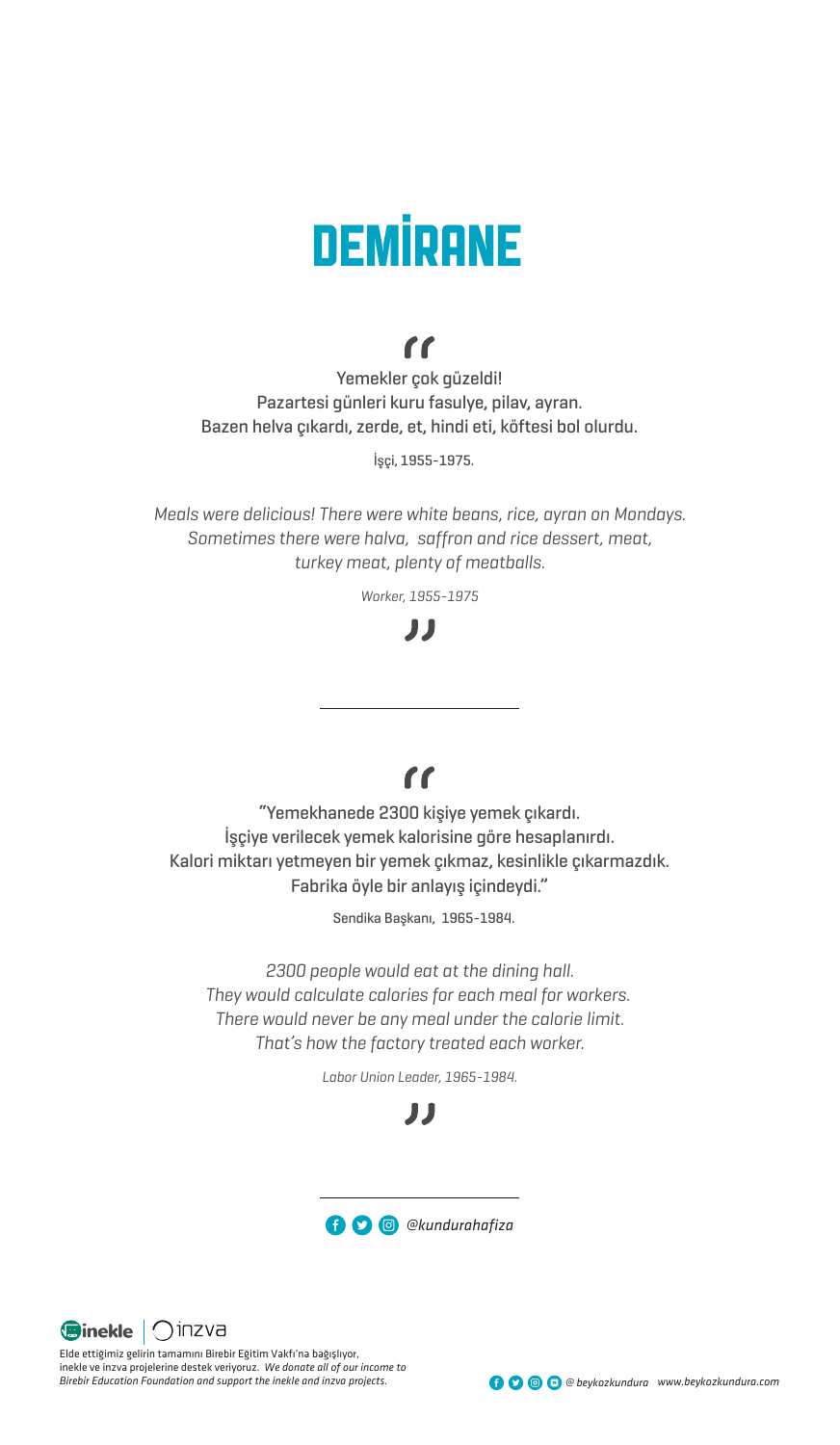### **BAŞLANGIÇLAR STARTERS**

### GÜNÜN ÇORBASI *SOUP OF THE DAY* 20.00

\*Lütfen servis personeline sorunuz. *Please ask our staff for details*.

DANA PAÇA ÇORBASI *VEAL TROTTER SOUP* 25.00

### ZEYTİNYAĞLI TABAĞI

*OLIVE OIL DISHES IN SEASON*  Mevsimine özel üç çeşit zeytinyağlı. *Seasonal vegetable olive oil dishes.* 42.00

### PEYNİR TABAĞI

*ASSORTED CHEESE PLATTER*  Rokfor peyniri, ezine beyaz peyniri, dil peyniri, çeçil peyniri, kaşar peyniri, ceviz, kuru kayısı, kuru incir ve taze meyve ile. *Roquefort cheese, ezine feta cheese, string cheese, cecil cheese, gruyere cheese with hickory, sun dried apricott, fig, and fresh fruit.* 85.00

### GÜVECTE PESTO SOSLU SEBZE

*WITH PESTO SAUCE IN CASSEROLE* Fesleğen soslu mevsim sebzeleri ve hellim ızgara peyniri ile. *Seasonal vegetables with grilled halloumi cheese and pesto sauce in casserole.* 32.00

### ÇİN BÖREĞİ *CHINESE PASTRY* Mevsim sebzeleri ile, (2 adet). *Two pieces with seasonal vegetables.*

28.00

### KOMBO TABAĞI *COMBO PLATTER*

Çıtır tavuk parçacıkları, patates kızartması, soğan halkası, yıldız sosis, stick mozerella ve sigara böreği ile. *Crispy chicken, french fries, onion rings, sausages, stick mozarella, deep fried rolls with cheese filling.* 52.00

### SİGARA BÖREĞİ *ROLL PASTRY*

Peynirli, (8 adet). *Deep fried rolls with cheese filling - 8 pieces.* 25.00

### FIRINDA KABAK MÜCVER

*BAKED ZUCCHINI MUFFIN* Parmesan peyniri ile. *With parmesan cheese.* 35.00

### **KAHVALTILAR** BREAKFAST

### KAHVALTI TABAĞI

Ezine beyaz peynir, kaşar peyniri, çeçil peyniri, dil peyniri, siyah zeytin, yeşil zeytin, macar salam, bal, kaymak, tereyağ, reçel çeşitleri, çikolatalı fındık kreması, haşlanmış yumurta, domates, salatalık ve iki fincan çay.

### *BREAKFAST PLATTER*

*Feta cheese, kashar cheese, çeçil cheese, string cheese, black olive, green olive, jam, honey, clotted cream, chocolate hazelnut, butter, tomatoes, cucumber, boiled egg, salami, two cups of tea.* 

85.00

### SERPME KAHVALTI İki Kişilik

Ezine beyaz peynir, kaşar peyniri, çeçil peyniri, dil peyniri, siyah zeytin, yeşil zeytin, macar salam, jambon, bal, kaymak, tereyağ, reçel çeşitleri, çikolatalı fındık kreması, domates, salatalık, yeşillik tabağı, sigara böreği, patates kızartması, sahanda yumurta, menemen ve sınırsız çay.

### *TURKISH BREAKFAST*

*Feta cheese, kashar cheese, çeçil cheese, string cheese, black olive, green olive, jam, honey, clotted cream, chocolate hazelnut, utter, tomatoes, cucumber, boiled egg, salami, menemen and unlimited tea.*

210.00

### **YUMURTA & OMLETLER** EGGS & OMELETTE

SAHANDA YUMURTA *SCRAMBLED EGG* 22.00

SAHANDA SUCUKLU YUMURTA *SCRAMBLED EGG WITH PEPPERONI* 35.00

MENEMEN *SCRAMBLED EGG WITH TOMATOES* 30.00

SADE OMLET *OMELETTE* 22.00

İSPANYOL OMLETİ *SPANISH OMELETTE* Mantar, patates, soğan, biber, maydanoz ve taze baharatlar ile. *Mushroom, potatoe, onion, pepper,* 

*parsley with fresh spices.*  35.00

KARIŞIK OMLET *MIXED OMELETTE* Salam, sucuk ve kaşar peyniri ile. *With kashar cheese, pepperoni and salami.* 

KUNDURA OMLET

Izgara bonfile parçacıkları, kapya biber, soğan ve cheddar peyniri ile. *With pieces of grilled steak, capia pepper, onion and cheddar cheese.*  45.00

### **TOST ÇEŞİTLERİ**  TOAST

|                                        | GLUTENSİZ<br><b>GLUTEN FREE</b> |
|----------------------------------------|---------------------------------|
| <b>KASARLI</b><br><b>KASHAR CHEESE</b> | 18.00 20.00 ◎                   |
| <b>BEYAZ PEYNİRLİ</b>                  | $20.0022.00\omega$              |

*FETA CHEESE* İnce dilim domates ile. *With feta cheese and thin slices of tomatoes.*

**VEIETERYAN** 

20.00 22.00 ◎

*VEGETARIAN TOAST* Kaşar peynirli ızgara sebzeler ile. *Grilled vegetables with kashar cheese.* 

22.00 24.00

KARIŞIK TOST *MIXED TOAST* Kaşar peyniri, sucuk ve salam ile. *With sausages, kashar cheese and Turkish garlic sausage.* 

DEMİRANE TOST *DEMIRANE SPECIAL TOAST* Rozbif, kaşar, salam ve göz yumurta ile. 25.00 27.00

*With kashar cheese, roastbeef and fried egg.* İsteğinize göre tostlarınıza

pesto sos veya chili sos ilave edebilirsiniz.  *You can add chilli sauce or pesto sauce for your toasts if you wish*.



YUMURTALARIN SAKLI KUNDURA'MIZIN KÜMESİNDEN OLDUĞUNU BİLİYOR MUYDUNUZ? *DID YOU KNOW THE EGGS ARE FROM HIDDEN KUNDURA'S HENHOUSE?*

38.00

*KUNDURA OMELETTE*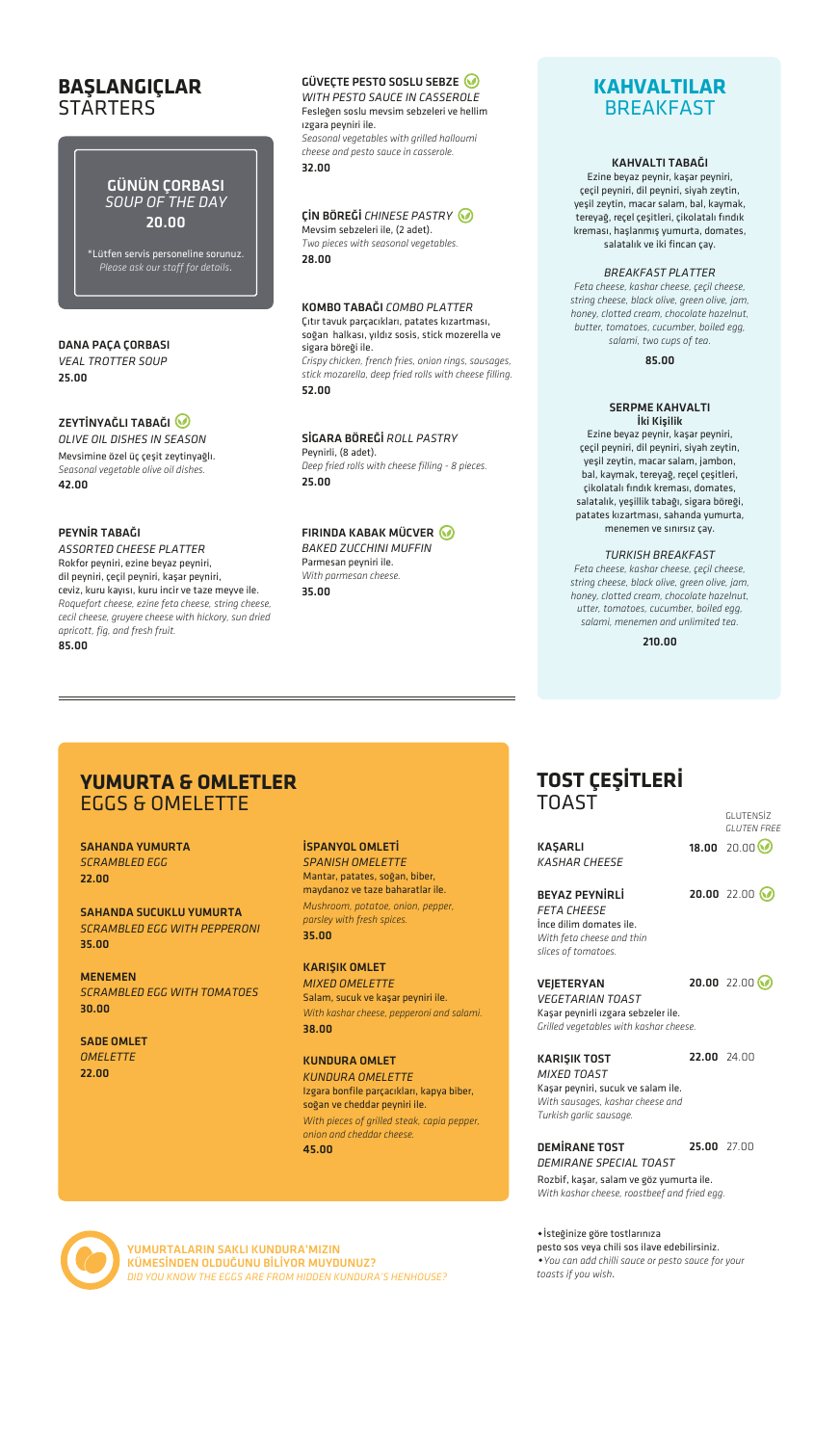# **MAKARNALAR |** PASTAS

| TAVUKLU FETTUCINI                                                | 62.00 |
|------------------------------------------------------------------|-------|
| FETTUCINE AL FREDO WITH CHICKEN                                  |       |
| Tavuk bonfile, mantar, krema ve pesto sos ile.                   |       |
| Fettuccine alfredo with chicken chicken tenders,                 |       |
| mushroom, cream with pesto sauce.                                |       |
|                                                                  |       |
| PORÇİNİ MANTARLI FETTUCINI                                       | 65.00 |
| FFTTUCINI WITH PORCINI MUSHROOM                                  |       |
| Porçini mantar, krema, pesto sos ve parmesan peyniri.            |       |
| Porcini mushroom, cream with pesto sauce and parmesan cheese.    |       |
|                                                                  |       |
| <b>PENNE ARABIATA</b>                                            | 45.00 |
| <b>PENNE ARRABBIATA</b>                                          |       |
| Domates sos, jalapeno biber, siyah zeytin ve parmesan peyniri.   |       |
| Tomato sauce, Jalapeño pepper, black olive with parmesan cheese. |       |
|                                                                  |       |
| <b>BOLONEZ SOSLU SPAGHETTI</b>                                   | 58.00 |
| <b>SPAGHETTI BOLOGNESE</b>                                       |       |
| Dana kıyma, domates sos, pesto sos ve parmesan peyniri.          |       |
| Minced beef, tomato sauce, pesto sauce with parmesan cheese.     |       |
|                                                                  |       |
| <b>NAPOLİTEN SOSLU SPAGHETTI</b>                                 | 45.00 |
| <b>SPAGHETTI NAPOLITANO</b>                                      |       |
| Domates sos, pesto sos ve parmesan peyniri.                      |       |
| Tomato sauce, pesto sauce with parmesan cheese.                  |       |
|                                                                  |       |
| <b>DENİZ MAHSULLÜ LINGUINE</b>                                   | 78.00 |
| PASTA MARINIÈRE                                                  |       |
| Karides, kalamar, vongole, iç midye.                             |       |
| With shrimps, calamari, clams and mussels.                       |       |
|                                                                  |       |
| <b>SEBZELİ PENNE</b>                                             | 45.00 |
| <b>PENNE WITH VEGETABLES</b>                                     |       |
| Izgara mevsim sebzeleri, krema, mantar ve pesto sos.             |       |

| KARIDES VE KUŞKONMAZLI RİSOTTO<br><b>SHRIMPS, ASPARAGUS RISOTTO</b><br>Karides, kuşkonmaz ve mix sos ile.<br>Shrimps, asparagus with mixed sauce. | 85.00 |
|---------------------------------------------------------------------------------------------------------------------------------------------------|-------|
| PORÇİNİ MANTARLI RİSOTTO                                                                                                                          | 75.00 |
| PORCINI MUSHROOM RISOTTO                                                                                                                          |       |
| Porçini mantar ve mix sos ile.<br>DÖRT PEYNİRLİ RİSOTTO                                                                                           |       |
| <b>OUATRO FORMAGGIO RISOTTO</b>                                                                                                                   | 68.00 |
| Mozerella, rokfor, chedar ve beyaz peynirli.                                                                                                      |       |
| Mozarella, roquefort, cheddar and feta cheese.                                                                                                    |       |
| <b>SEBZELİ RİSOTTO</b>                                                                                                                            | 65.00 |
| <b>VEGGIE RISOTTO</b>                                                                                                                             |       |
| Mevsim sebzeleri, mantar ve mix sos ile.<br>With seasonal vegetables, muhsroom with mixed sauce.                                                  |       |
| <b>ETLİ TAGLIATELLE</b>                                                                                                                           | 76.00 |
| <b>BEEF TAGLIATELLE</b>                                                                                                                           |       |
| Bonfile parçacıkları, mantar ve kapya biber.<br>Pieces of sirloin, mushroom with capia pepper.                                                    |       |
| GLUTENSİZ PENNE (3)                                                                                                                               | 55.00 |
| <b>PENNE GLUTEN FREE</b>                                                                                                                          |       |
| <b>GLUTENSIZ SPAGHETTI</b>                                                                                                                        | 55.00 |
| <b>SPAGHETTI GLUTEN FREE</b>                                                                                                                      |       |

# **BURGERLER |** BURGERS

| <b>DEMIRANE BURGER</b><br>DEMIRANE BURGER<br>150 gr hamburger köftesi, karamelize soğan, turşu,<br>domates, Coleslaw salata, patates kizartmasi ile.<br>150 gr patty, caramelized onion, pickle, tomatoes,<br>Coleslaw salad, with French fries. | 62.00 | <b>GURME BURGER</b><br><i><b>GOURMET BURGER</b></i><br>150 gr hamburger köftesi, cheddar peyniri,<br>karamelize soğan, dana jambon, yağda yumurta,<br>domates, turşu, patates kızartması ile.<br>150 gr barbecued handmade patty, cheddar cheese,<br>caramelized onion, calf ham, fried egg, tomatoes,                              | 68.00 | <b>CITIR BURGER</b><br><b>CRIPSPY BURGER</b><br>Panelenmis citir tavuk, cheddar peyniri, karamalize<br>soğan, domates, kornişon turşu, ballı hardal sos,<br>patates kizartması ve Coleslaw salatası ile.<br>Cripspy chicken, cheddar cheese, caramelized onions,<br>tomato, pickles, mustard sauce with honey, french | 55.00 |
|--------------------------------------------------------------------------------------------------------------------------------------------------------------------------------------------------------------------------------------------------|-------|-------------------------------------------------------------------------------------------------------------------------------------------------------------------------------------------------------------------------------------------------------------------------------------------------------------------------------------|-------|-----------------------------------------------------------------------------------------------------------------------------------------------------------------------------------------------------------------------------------------------------------------------------------------------------------------------|-------|
| <b>CHEESEBURGER</b>                                                                                                                                                                                                                              | 65.00 | pickle and French fries.                                                                                                                                                                                                                                                                                                            |       | fries and coleslaw salad.                                                                                                                                                                                                                                                                                             |       |
| CHEESEBURGER<br>150 gr hamburger köftesi, cheddar peyniri, domates,<br>turşu, patates kızartması ile.<br>150 gr patty, cheddar cheese, tomatoes, pickle,<br>with French fries.                                                                   |       | <b>MUSHROOM BURGER</b><br>MUSHROOM BURGER<br>150 gr hamburger köftesi, soslu mantar, cheddar<br>peyniri, ballı hardal sos, domates, kornişon turşu<br>ve patates kizartması ile.<br>150 gr barbecued handmade patty, cheddar cheese,<br>caramelized onion, muhsroom sauce, mustard with<br>honey, tomatoe, pickle and french fries. | 58.00 | <b>VEGAN BURGER (*)</b><br>Sebze köfte, karamalize soğan, kornişon<br>turşu, domates, pesto sos ve patates<br>kızartması ile.<br>150 gr Vegetable ball, caramelized onion, pickle,<br>tomatoes, Coleslaw Salad, with French fries.                                                                                    | 48.00 |

# **DÜRÜMLER |** WRAPS

| <b>VEJETARYEN WRAP</b>                          | 45. |
|-------------------------------------------------|-----|
| <b>VEGETERIAN WRAP</b>                          |     |
| Izgara mevsim sebzeleri, kaşar peyniri, cheddar |     |
| peyniri ve patates kızartması ile.              |     |
| Grilled seasonal vegetables, kashar cheese,     |     |
| cheddar cheese and french fries                 |     |

| <b>ETLİ WRAP</b><br>65.00                         |  |
|---------------------------------------------------|--|
| BEEF WRAP                                         |  |
| Marine edilmiş bonfile parçacıkları, kapya biber, |  |

karamalize soğan, cheddar peyniri ve patates kızartması ile. *Marinated tender steak pieces, capia pepper,* 

*caramelised onion, cheddar cheese with french fries.*

TAVUKLU WRAP *CHICKEN WRAP*  KÖFTELİ WRAP 45.00 62.00

Marine edilmiş bonfile tavuk parçacıkları, kapya biber, karamalize soğan, cheddar peyniri ve patates kızartması ile. *Marinated chicken tenders, capia pepper,* 

*caramelised onion, cheddar cheese with french fries.*

ÇITIR TAVUKLU WRAP *CRUNCH CHICKEN WRAP*  Pane edilmiş çıtır tavuk parçacıları, cheddar peyniri, 52.00

kornişon turşu, ballı hardal sos ve patates kızartması ile.

*Crispy chicken pieces, cheddar cheese, pickle, mustard with honey sauce, french fries.*

### 55.00

Izgara köfte, kapya biber, karamalize soğan, cheddar peyniri ve patates kızartması ile. *Grilled meatballs, capia pepper, caramelised onion, cheddar cheese, french fries.*



**SEBZELERİN** SAKLI KUNDURA'MIZIN BOSTANINDAN OLDUĞUNU BİLİYOR MUYDUNUZ? *DID YOU KNOW THE VEGETABLES ARE FROM HIDDEN KUNDURA'S GARDEN?*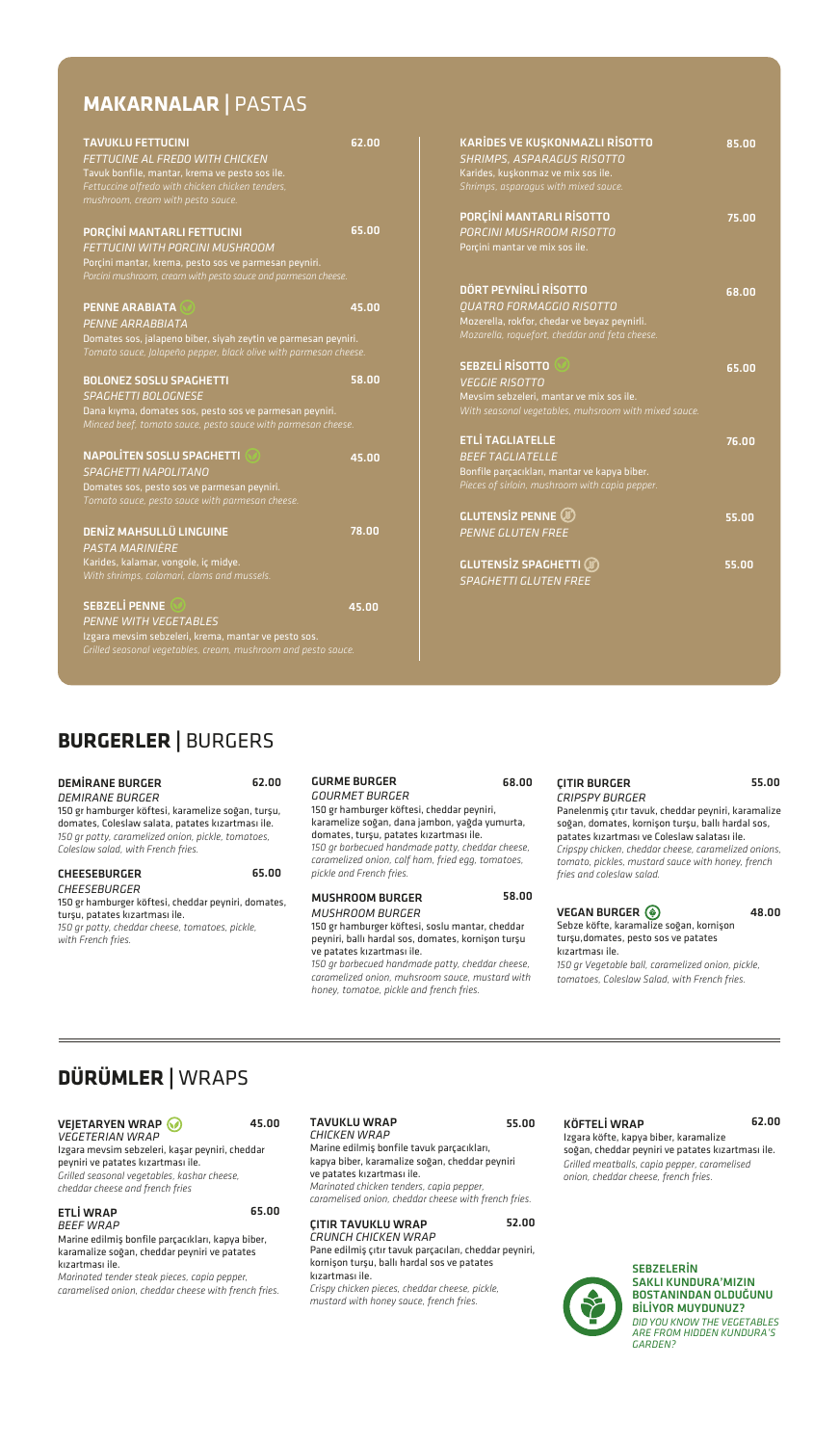# **PİZZALAR |** PIZZAS

| <b>MARGARITA</b>                                | 52.00 |
|-------------------------------------------------|-------|
| MARGHERITA                                      |       |
| 30 cm ince pizza hamuru, mozerella peyniri      |       |
| ve özel pizza sosu ile. 30 cm thin pizza dough, |       |
| tomato sauce, mozzarella cheese.                |       |

#### KUNDURA PİZZA *KUNDURA PIZZA*

30 cm ince pizza hamuru, mozerella peyniri, bonfile parçacıkları, sucuk, kapya biber, cheddar peyniri ve özel pizza sosu ile. *30 cm thin pizza dough, tomato sauce, mozzarella cheese, tenderloin pieces, pepperoni, cheddar cheese, red bell pepper.*

#### DEMİRANE PİZZA *DEMIRANE PIZZA*

30 cm ince pizza hamuru, mozerella peyniri, salam, sucuk,mantar, kapya biber, mısır, zeytin ve özel pizza sosu ile. *30 cm thin pizza dough, tomato sauce, mozzarella cheese, salami, pepperoni, mushrooms, red bell pepper, corn and olive.* 

#### CAPRESEE PİZZA *CAPRESEE PIZZA*

30 cm ince pizza hamuru, mozerella peyniri, mantar, enginar kalbi, siyah zeytin, kapya biber, mısır ve özel pizza sosu ile. *30 cm thin pizza dough, tomato sauce, mozzarella cheese, mushrooms, feta cheese, fresh mint, thyme.*

#### DÖRT PEYNİRLİ PİZZA *QUATTRO FORMAGGIO*

30 cm ince pizza hamuru, mozerella, rokfor, parmesan, cheddar peyniri ve özel pizza sosu ile. *30 cm thin pizza dough, tomato sauce, mozzarella cheese, cheddar cheese, string cheese, parmesan cheese.*

### 72.00

62.00

85.00

#### KARAMELİZE SOĞANLI PİZZA *WITH CARAMELIZED ONION* 45.00

30 cm ince pizza hamuru,mozerella peyniri, karamelize soğan, domates, biber ve özel pizza sosu ile. *30 cm thin pizza dough, tomato sauce, mozzarella cheese, cheddar cheese, string cheese, parmesan cheese.*

#### VEJETERYAN PİZZA *VEGETARIAN PIZZA*

30 cm ince pizza hamuru, mozerella peyniri, ızgara mevsim sebzeleri ve özel pizza sosu ile. *30 cm thin pizza dough, tomato sauce, mozzarella cheese, tuna fish, corn, red onion.*

55.00



30 cm ince pizza hamuru, mozerella peyniri, ton balığı, kırmızı soğan, mısır ve özel pizza sosu ile. *30 cm thin pizza dough, tomato sauce, mozzarella cheese, tuna fish, corn, red onion.*

### **ANA YEMEKLER |** MAIN COURSES **SALATALAR |** SALADS

88.00

65.00

| <b>DANA LOKUM IZGARA</b><br><i><b>GRILLED BEEF DELIGHT</b></i><br>200 gr marine edilmiş bonfile parçaları, mantar sos, buharda pişmiş sebzeler<br>ve patates kizartmasi ile. 200 gr marinated pieces of steak tenderloins with<br>demi-glace sauce, steamed vegetables and French fries. | 125.00 |
|------------------------------------------------------------------------------------------------------------------------------------------------------------------------------------------------------------------------------------------------------------------------------------------|--------|
| <b>DANA ANTRİKOT IZGARA</b><br><b>GRILLED VEAL ENTRECÔTE STEAK</b><br>200 gr yazılı antrikot ızgara, porçini mantar sos, buharda pişmiş sebzeler ve<br>patates kizartmasi ile. 200 gr marinated pieces of veal rib steak with demi-glace<br>sauce, steamed vegetables and French fries.  | 115.00 |
| <b>CAFE DE PARIS SOSLU BONFİLE</b><br><b>CAFE DE PARIS BEEF STEAK</b><br>200 gr marine edilmiş bonfile, buharda pişmiş sebzeler, patates tava ve<br>cafe de paris sosu ile. 200 gr marinated steak tenderloin with Cafe de Paris<br>sauce, steamed vegetables and French fries.          | 140.00 |
| <b>DEMIRANE KEBAP</b><br><b>DEMIRANE KEBAB</b><br>Tereyağlı pide yatağında domates soslu ızgara bonfile ve ızgara köfte.<br>Fillet steak pieces, handmade meatballs on sautéed bread with butter,<br>yoghurt and tomato sauce.                                                           | 75.00  |
| <b>TAVUK ŞİNİTZEL</b><br><b>CHICKEN SCHNITZEL</b><br>Ince dövülmüş pane tavuk göğüs patates salatası eşliğinde. Chicken breast<br>schinitzel, sauteed potatoes salad, lemon and butter.                                                                                                  | 78.00  |
| <b>SOYA SOSLU TAVUK PİRZOLA</b><br><b>SOY SAUCE CHICKEN</b><br>200 gr marine edilmiş tavuk pirzola, soya sosu, buharda pişmiş sebzeler ve<br>patates tava ile. 200 gr marinated chicken chops with soy sauce, steamed<br>vegetables and French fries.                                    | 62.00  |
| EV YAPIMI IZGARA KÖFTE<br><b>HOMEMADE GRILLED MEATBALL</b><br>Izgara köfte, pirinç pilavı, közlenmiş domates ve biber, patates kızartması ile.<br>Salad, rice and french fries.                                                                                                          | 72.00  |
| <b>KÖRİ SOSLU TAVUK</b><br><b>CURRY SAUCE CHICKEN</b><br>Tavuk bonfile, köri, krema, pilav ve patates kızartması ile. Sautéed chicken<br>pieces with curry and cream and rice.                                                                                                           | 64.00  |
| <b>PEYNIR SOSLU BONFILE</b><br>FILLET STEAK WITH SPECIAL CHEESE SAUCE<br>Peynir yatağında sotelenmiş bonfile parçaları, kapya biber ve patates<br>kizartmasi ile. Julienne chopped steak pieces with red pepperon the cheese bed.                                                        | 115.00 |
| <b>GÜVECTE TAVUK MUSHROOM</b><br>CHICKEN MUSHROOM CASSEROLE<br>Güveçte tavuk ızgara parçaları, kapya biber, kaşar peyniri ve mushroom sos ile.<br>Julienne chopped steak pieces with red pepperon the cheese bed.                                                                        | 66.00  |
| <b>SOMON IZGARA</b><br><b>GRILLED SALMON</b><br>200 gr Norveç somonu, ıspanak yatağında mevsim salatası eşliğinde.<br>200 gr Norvegian salmon with spinach and seasonal salad.                                                                                                           | 115.00 |

### DENİZ MAHSULLERİ SALATASI 125.00 98.00 *SEA FOOD SALAD*  Akdeniz yeşillikleri, karides, kalamar, somon, kapari, dilim zeytin, kırmızı soğan ve lime sos ile. *Mediterranean salad, calamari, shrimp, salmon pieces, capers, green*

*olives, red onions with lime dressing.* TON BALIKLI SALATA 62.00

### *TUNA FISH SALAD*  Akdeniz yeşillikleri, ton balığı, mısır, kırmızı soğan ve lime sos ile. *Mediterranean greens, tuna fish, corn, red onion with lime dressing.*

#### BONFİLE SALATASI *BEEF SALAD*  Akdeniz yeşillikleri, marine edilmiş dilim bonfile parçacıkları, enginar kalbi, koçan mısır ve lime sos ile. *Masquline panned tenderloin slices, artichokes,*  85.00

*corn with lime dressing.*

DEMİRANE SALATA *DEMIRANE SALAD*  Akdeniz yeşillikleri, tarhana ile panelenmiş tavuk parçaları, koçan mısır ve ballı hardal sos ile. *Chicken pieces breaded with tarhana, Mediterranean greens, baby corns, honey mustard.* 55.00

| <b>KINOALI SOMON SALATASI</b>                                                                                                          | 88.00 |
|----------------------------------------------------------------------------------------------------------------------------------------|-------|
| <b>WITH OUINOA SALMON SALAD</b>                                                                                                        |       |
| Izgara somon, kinoa, domates, enginar kalbi,                                                                                           |       |
| kocan misir ve lime sos ile. Grilled saumon Iceberg<br>salad, roquette, cherry tomatoes, baby artichoke,<br>quinoa with lime dressing. |       |
| $\overline{N}$ is introduced and $\overline{N}$                                                                                        |       |

| <b>SAKLI KUNDURA SALATASI</b>                            | 42.00 $\omega$ |
|----------------------------------------------------------|----------------|
| <b>SAKLI KUNDURA SALAD</b>                               |                |
| Akdeniz yeşillikleri, domates, salatalık, zeytin, beyaz  |                |
| peynir ve lime sos ile. Mediterranean greens, rocket,    |                |
| cherry tomatoes, cucumber, olive, feta cheese, olive oil |                |
| with lime dressing.                                      |                |

ÇOK TAHILLI VEGAN SALATA *MULTI-GRAIN VEGAN SALAD*  Akdeniz yeşillikleri, ızgara sebzeler, buğday, yeşil mercimek, börülce ve lime sos ile. *Mediterranean greens, grilled vegetables, wheat, green lentil, kidney beans, with lime dressing.* 55.00 ®

48.00

#### EGE SALATASI *AEGEAN SALAD*

Ege yeşillikleri, Ezine beyaz peynir, kırmızı pancar, kırmızı lahana,domates, salatalık, soya filizi, zeytin, mısır ve lime sos ile. *Aegean greens, feta cheese, beetroot, red cabbage, tomatoes, cucumber, soybean sprout, slices olive, corns with lime dressing.*

TAVUKLU SEZAR SALATA *WITH CHICKEN CEASAR SALAD*  Iceberg salata, kruton ekmek ve sezar sos ile. *Iceberg lettuce with crouton and ceaser dressing.* 78.00